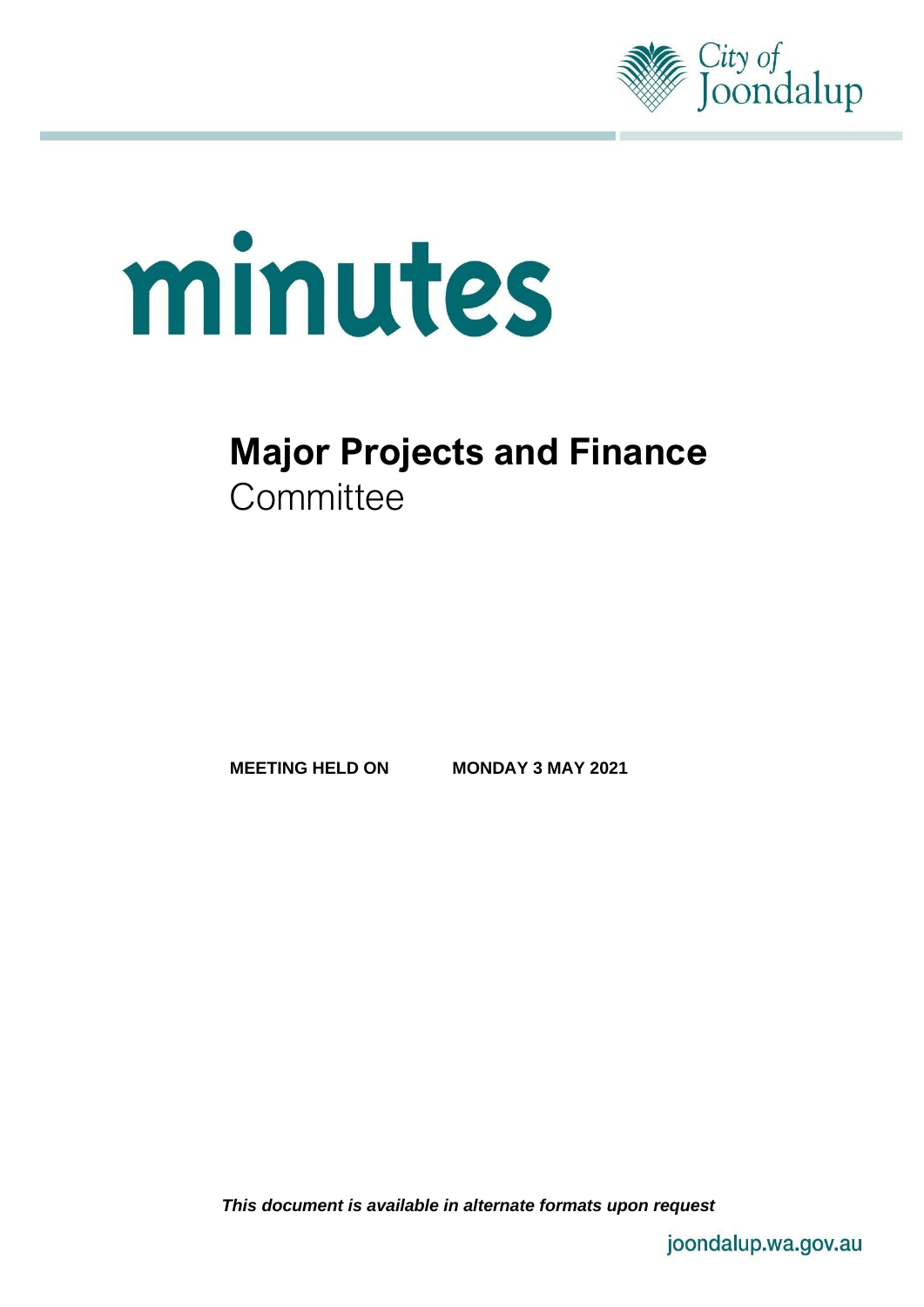## **TABLE OF CONTENTS**

| <b>ITEM</b><br>NO. | <b>TITLE</b>                                                                                              | <b>PAGE</b><br>NO. |
|--------------------|-----------------------------------------------------------------------------------------------------------|--------------------|
|                    | <b>DECLARATION OF OPENING</b>                                                                             | $\mathbf{2}$       |
|                    | DECLARATIONS OF FINANCIAL INTEREST / PROXIMITY<br><b>INTEREST / INTEREST THAT MAY AFFECT IMPARTIALITY</b> | 3                  |
|                    | <b>APOLOGIES AND LEAVE OF ABSENCE</b>                                                                     | 3                  |
|                    | <b>CONFIRMATION OF MINUTES</b>                                                                            | 3                  |
|                    | ANNOUNCEMENTS BY THE PRESIDING MEMBER WITHOUT<br><b>DISCUSSION</b>                                        | 3                  |
|                    | <b>IDENTIFICATION OF MATTERS FOR WHICH THE MEETING MAY BE</b><br><b>CLOSED TO THE PUBLIC</b>              | 3                  |
|                    | <b>PETITIONS AND DEPUTATIONS</b>                                                                          | 3                  |
|                    | <b>REPORT</b>                                                                                             | 4                  |
| 1                  | 2020-21 CAPITAL WORKS PROGRAM UPDATE                                                                      | 4                  |
|                    | <b>URGENT BUSINESS</b>                                                                                    | 8                  |
|                    | <b>MOTIONS OF WHICH PREVIOUS NOTICE HAS BEEN GIVEN</b>                                                    | 8                  |
|                    | <b>REQUESTS FOR REPORTS FOR FUTURE CONSIDERATION</b>                                                      | 8                  |
|                    | <b>CLOSURE</b>                                                                                            | 8                  |
|                    |                                                                                                           |                    |

#### **Note:**

Clause 15.10 of the City's *Meeting Procedures Local Law 2013* states:

*This local law applies generally to committee meetings except for clause 7.1 in respect of members seating and clause 7.8 in respect of limitation on members speaking.*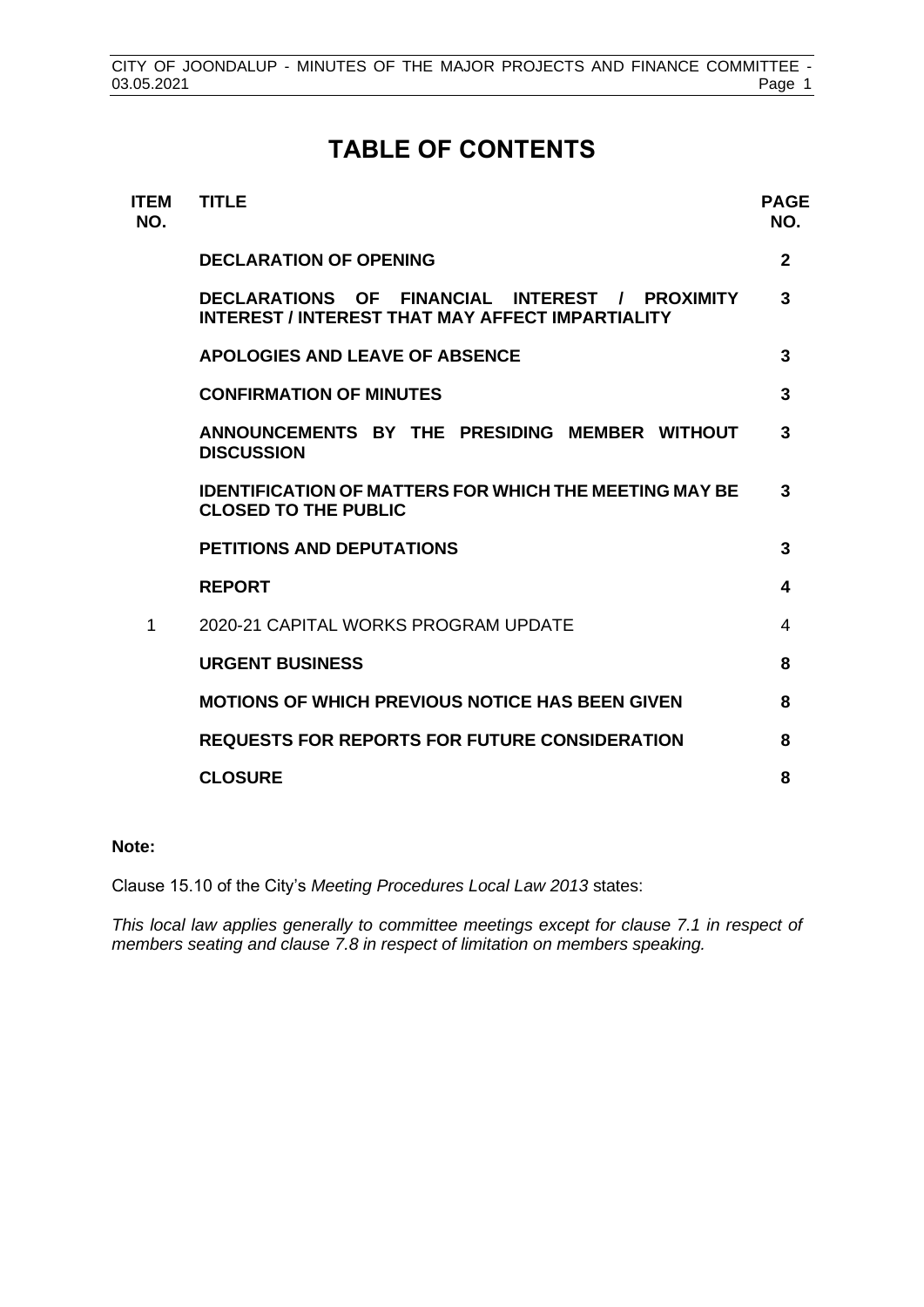## **CITY OF JOONDALUP**

#### **MINUTES OF THE MAJOR PROJECTS AND FINANCE COMMITTEE MEETING HELD BY ELECTRONIC MEANS ON MONDAY 3 MAY 2021.**

#### **ATTENDANCE**

#### **Committee Members**

Cr John Logan *Presiding Member* Mayor Hon. Albert Jacob, JP Cr John Raftis *Deputy Presiding Member* Cr Russell Poliwka Cr Tom McLean, JP Cr Nige Jones Cr Suzanne Thompson

#### **Observers**

Cr John Chester Cr Christine Hamilton-Prime, JP

#### **Officers**

Mr James Pearson Chief Executive Officer Mr Nico Claassen Director Infrastructure Services Mr Mat Humfrey Director Corporate Services Mr Brad Sillence Manager Governance

#### <span id="page-2-0"></span>**DECLARATION OF OPENING**

The Presiding Member declared the meeting open at 5.46pm.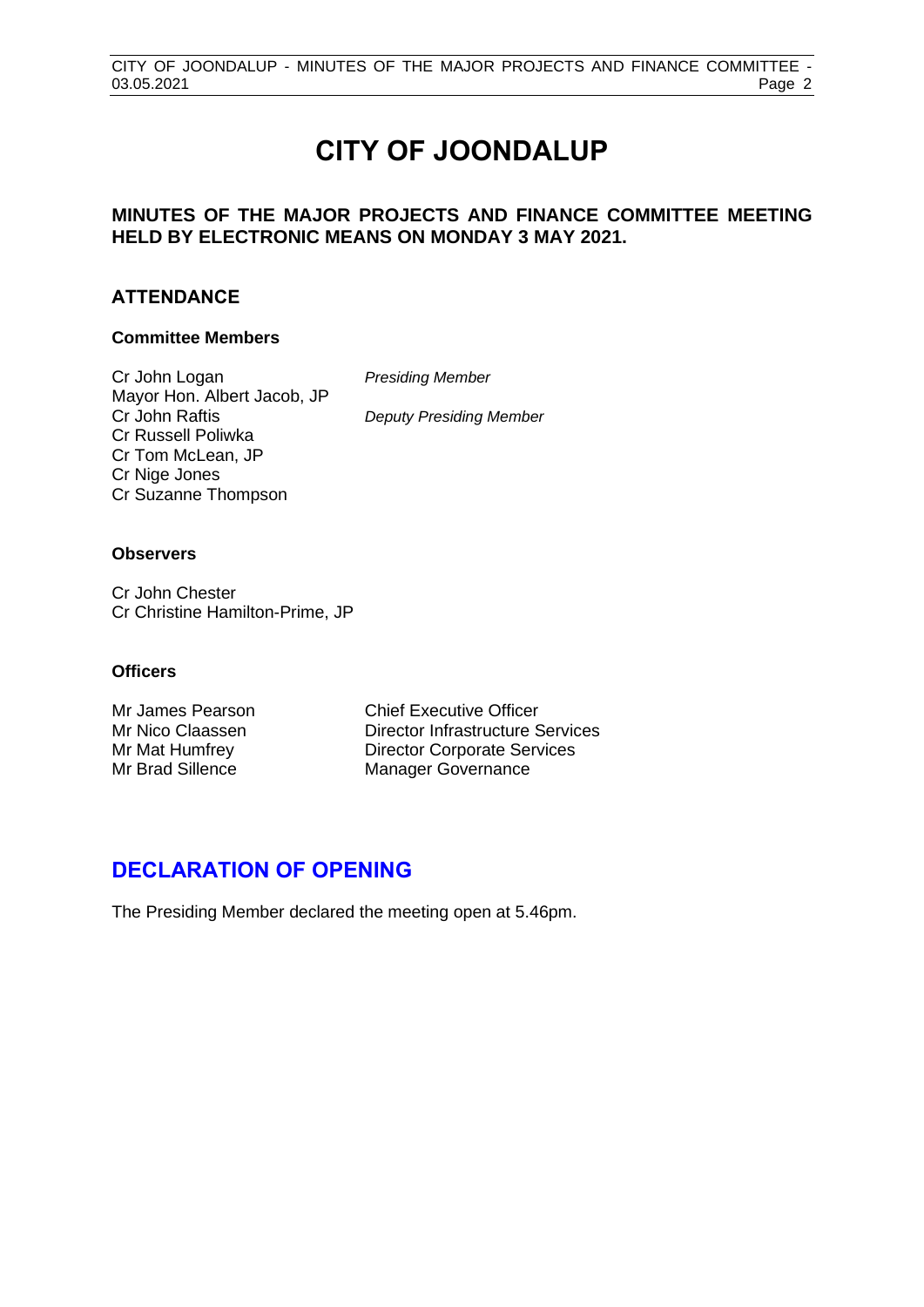#### <span id="page-3-0"></span>**DECLARATIONS OF FINANCIAL INTEREST / PROXIMITY INTEREST / INTEREST THAT MAY AFFECT IMPARTIALITY**

Nil.

#### <span id="page-3-1"></span>**APOLOGIES AND LEAVE OF ABSENCE**

**Leave of Absence Previously Approved**

| Cr Russ Fishwick, JP   | 7 to 17 May 2021 inclusive.       |
|------------------------|-----------------------------------|
| Mayor Albert Jacob, JP | 25 June to 5 July 2021 inclusive. |

#### <span id="page-3-2"></span>**CONFIRMATION OF MINUTES**

MINUTES OF THE MAJOR PROJECTS AND FINANCE COMMITTEE HELD ON 8 MARCH 2021

**MOVED Cr Jones, SECONDED Cr McLean that the Minutes of the Major Projects and Finance Committee Meeting held on 8 March 2021 be confirmed as a true and correct record.**

#### **The Motion was Put and CARRIED (7/0)**

**In favour of the Motion:** Cr Logan, Mayor Jacob, Crs Raftis, Poliwka, McLean, Jones and Thompson.

#### <span id="page-3-3"></span>**ANNOUNCEMENTS BY THE PRESIDING MEMBER WITHOUT DISCUSSION**

Nil.

#### <span id="page-3-4"></span>**IDENTIFICATION OF MATTERS FOR WHICH THE MEETING MAY BE CLOSED TO THE PUBLIC**

In accordance with Clause 5.2 of the City's *Meeting Procedures Local Law 2013*, this meeting was not open to the public.

#### <span id="page-3-5"></span>**PETITIONS AND DEPUTATIONS**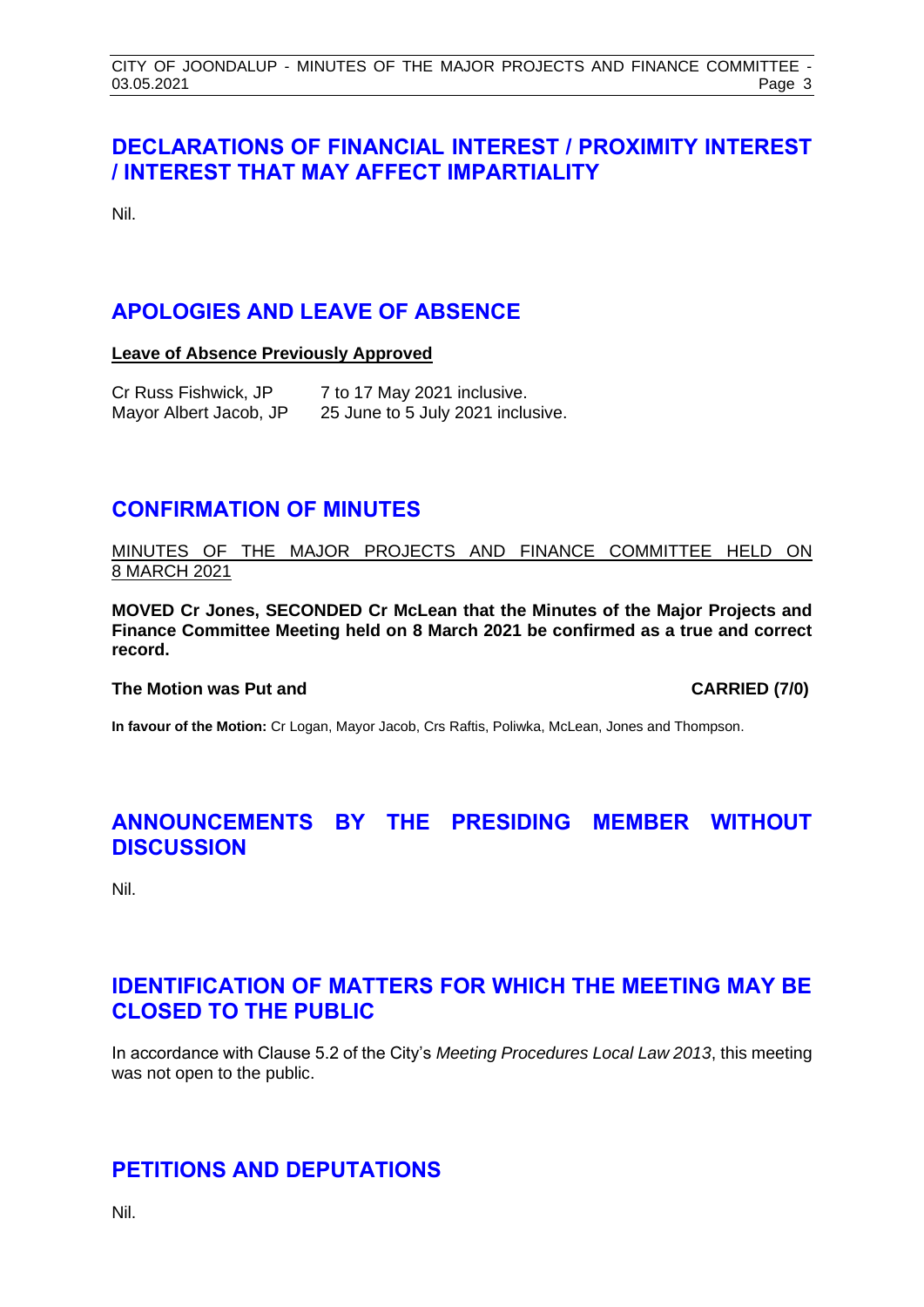#### <span id="page-4-0"></span>**REPORT**

<span id="page-4-1"></span>

| <b>ITEM1</b>                          | 2020-21<br><b>UPDATE</b>                                                                                                                               | <b>CAPITAL WORKS</b>                                                    |                                                                                                                                                                                                                                                                   | <b>PROGRAM</b> |                              |
|---------------------------------------|--------------------------------------------------------------------------------------------------------------------------------------------------------|-------------------------------------------------------------------------|-------------------------------------------------------------------------------------------------------------------------------------------------------------------------------------------------------------------------------------------------------------------|----------------|------------------------------|
| <b>WARD</b>                           | All                                                                                                                                                    |                                                                         |                                                                                                                                                                                                                                                                   |                |                              |
| <b>RESPONSIBLE</b><br><b>DIRECTOR</b> | Mr Nico Claassen<br><b>Infrastructure Services</b>                                                                                                     |                                                                         |                                                                                                                                                                                                                                                                   |                |                              |
| <b>FILE NUMBERS</b>                   | 107023, 101515                                                                                                                                         |                                                                         |                                                                                                                                                                                                                                                                   |                |                              |
| <b>ATTACHMENTS</b>                    | Attachment 1<br>Attachment 2<br>Attachment 3<br>Attachment 4<br>Attachment 5<br>Attachment 6<br>Attachment 7<br>Attachment 8<br>Attachment 9           | Emerald<br>Upgrade<br>Chichester<br>Redevelopment<br>Leafy City Program | Capital Works Project Report 2020-21<br>Ellersdale Park Clubrooms Refurbishment<br>Park Community<br>Craigie Leisure Centre Upgrades Stage 1<br>Park<br>Percy Doyle Floodlighting Upgrades<br>Joondalup City Centre Lighting<br><b>Emerald Park Floodlighting</b> |                | Facility<br><b>Clubrooms</b> |
| <b>AUTHORITY / DISCRETION</b>         | Information - includes items provided to Council for<br>information purposes only that do not require a decision of<br>Council (that is for 'noting'). |                                                                         |                                                                                                                                                                                                                                                                   |                |                              |

#### **PURPOSE**

For the Major Projects and Finance Committee to note the update on the *2020-21 Capital Works Program* and the bi-monthly project status reports for capital works projects.

#### **EXECUTIVE SUMMARY**

The Capital Works Project Report for the 2020-21 program as at 31 March 2021 is attached (Attachment 1 refers).

At the Major Projects and Finance Committee meeting held on 13 July 2020 the committee determined which capital works project reports were required and the frequency of reporting. The bi-monthly project reports are attached (Attachments 2 to 9 refer).

*It is therefore recommended that the Major Projects and Finance Committee NOTES:*

- *1 the report on the capital works projects for 2020-21 as at 31 March 2021 forming Attachment 1 to this Report;*
- *2 the bi-monthly capital works project reports forming Attachments 2 to 9 to this Report.*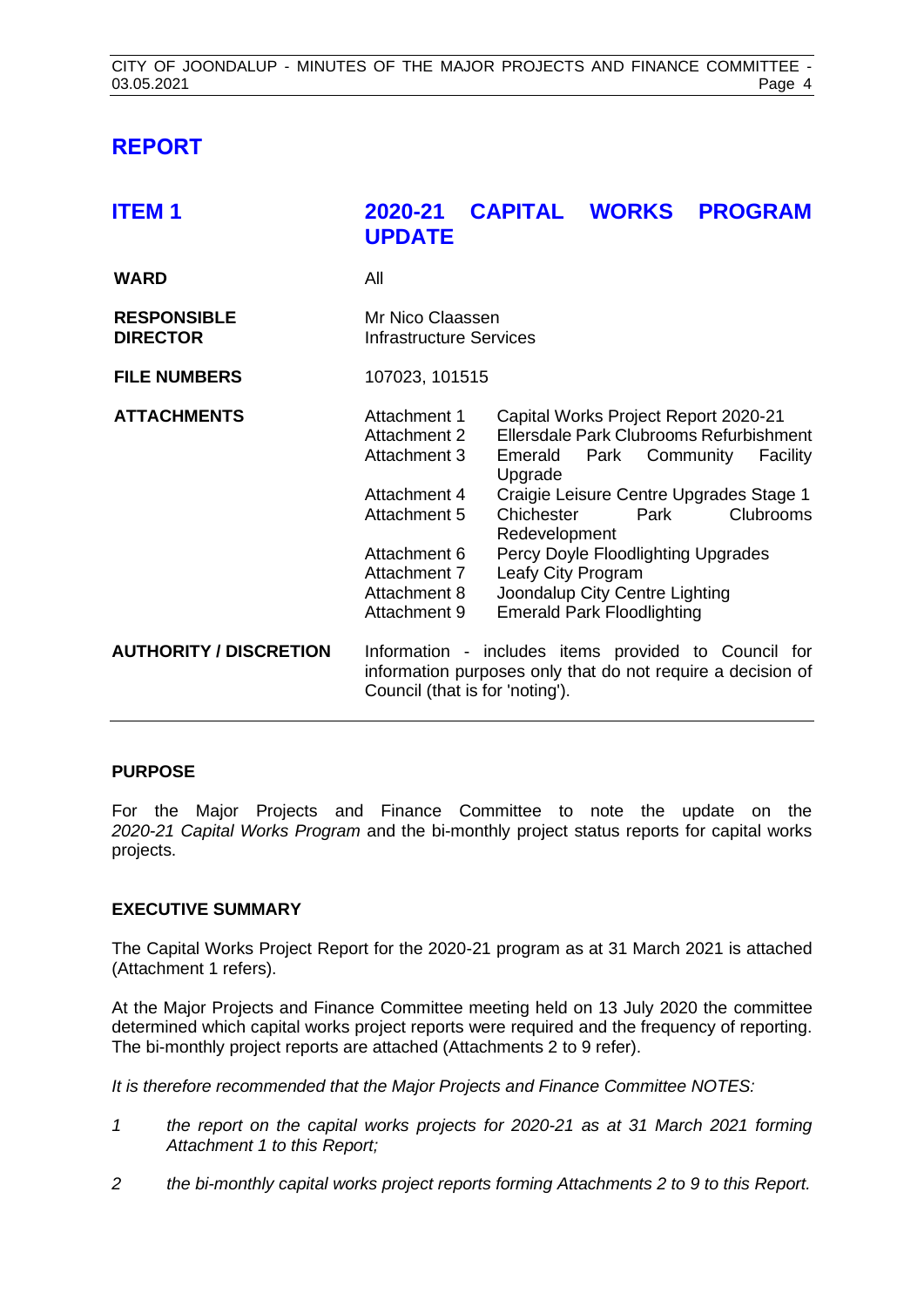#### **BACKGROUND**

At its meeting held on 4 November 2019 (JSC03-11/19 refers), Council resolved, in part, that it:

*"That Council:*

- *1 BY AN ABSOLUTE MAJORITY ESTABLISHES a Major Projects and Finance Committee, with the role being to:*
	- *1.1 oversee the progress of the City's annual capital works program and review of the City's Five Year Capital Works Program;*
	- *1.2 make recommendations to Council on modifications of capital works projects and major strategic capital projects;"*

At its meeting held on 13 July 2020 the Major Projects and Finance Committee requested the following project reports from the *2020-21 Capital Works Program* be provided on a bi-monthly basis:

| <b>Project Code</b> | <b>Project Description</b>                     |
|---------------------|------------------------------------------------|
| <b>BCW2562</b>      | Ellersdale Park Clubrooms Refurbishment        |
| <b>BCW2629</b>      | <b>Emerald Park Community Facility Upgrade</b> |
| <b>FNM2054</b>      | Whitfords Nodes Park Health and Wellbeing Hub  |
| <b>FPN2240</b>      | Burns Beach to Mindarie Dual Use Path          |
| PDP2118             | Moolanda Park Landscape Master Plan            |
| MPP2050             | Craigie Leisure Centre Upgrades Stage 1        |
| MPP2058             | <b>Chichester Park Clubrooms Redevelopment</b> |
| MPP2069             | Percy Doyle Floodlighting Upgrades             |
| <b>SSE2057</b>      | Leafy City Program                             |
| STL2003             | Joondalup City Centre Lighting                 |
| <b>STL2051</b>      | <b>Emerald Park Floodlighting</b>              |

The following projects which required a bi-monthly project report have been completed and the final reports were presented to a former Major Projects and Finance Committee:

- Burns Beach to Mindarie Dual Use Path.
- Whitfords Nodes Park Health and Wellbeing Hub.
- Moolanda Park Landscape Master Plan.

#### **DETAILS**

The Capital Works Project Report for the 2020-21 program as at 31 March 2021 is provided as Attachment 1 to this Report.

Following a request at the Major Projects and Finance Committee meeting held on 8 March 2021, Attachment 1 has been updated to now also include the year to date budget and project actuals. Please note that although the construction status might be shown as completed (blue), the project financials may not reflect this as final payments may still be outstanding.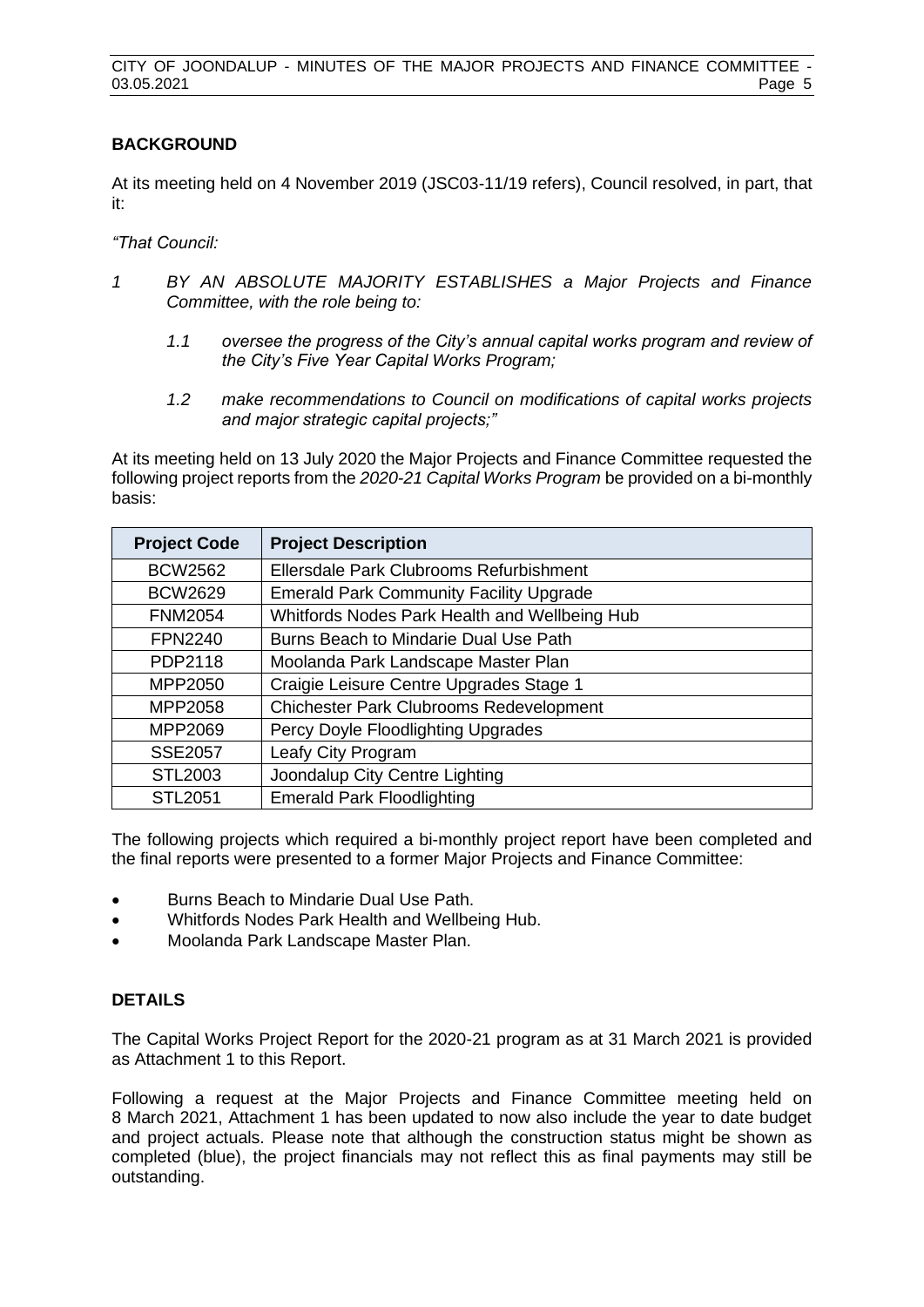A number of irrigation projects have been delayed due to the unavailability of Western Power resources who are focussing on communities impacted by Cyclone Seroja. It is unclear at this time when Western Power resources may become available to enable the City to complete these projects. It is therefore likely that these projects will be carried forward into the next financial year.

A summary of the projects and their current status is detailed in the bi-monthly project reports forming Attachments 2 to 9 to this Report.

#### **Issues and options considered**

Not applicable.

#### **Legislation / Strategic Community Plan / Policy implications**

**Legislation** Sections 5.17 and 6.8 of the *Local Government Act 1995.*

A committee cannot make decisions, on behalf of the Council, that require an absolute majority decision (section 5.17 of the *Local Government Act 1995)*, in which case, and in accordance with Section 6.8 of the *Local Government Act 1995,* includes approving expenditure not included in the City's Annual Budget. The Major Projects and Finance Committee may only recommend to Council to approve or modify capital works projects.

#### **Strategic Community Plan**

**Key theme** Financial Sustainability.

**Objective** Major project delivery.

**Strategic initiative** Not applicable.

**Policy** Not applicable.

#### **Risk management considerations**

Not applicable.

**Financial / budget implications**

Not applicable.

#### **Regional significance**

Not applicable.

#### **Sustainability implications**

Not applicable.

#### **Consultation**

Not applicable.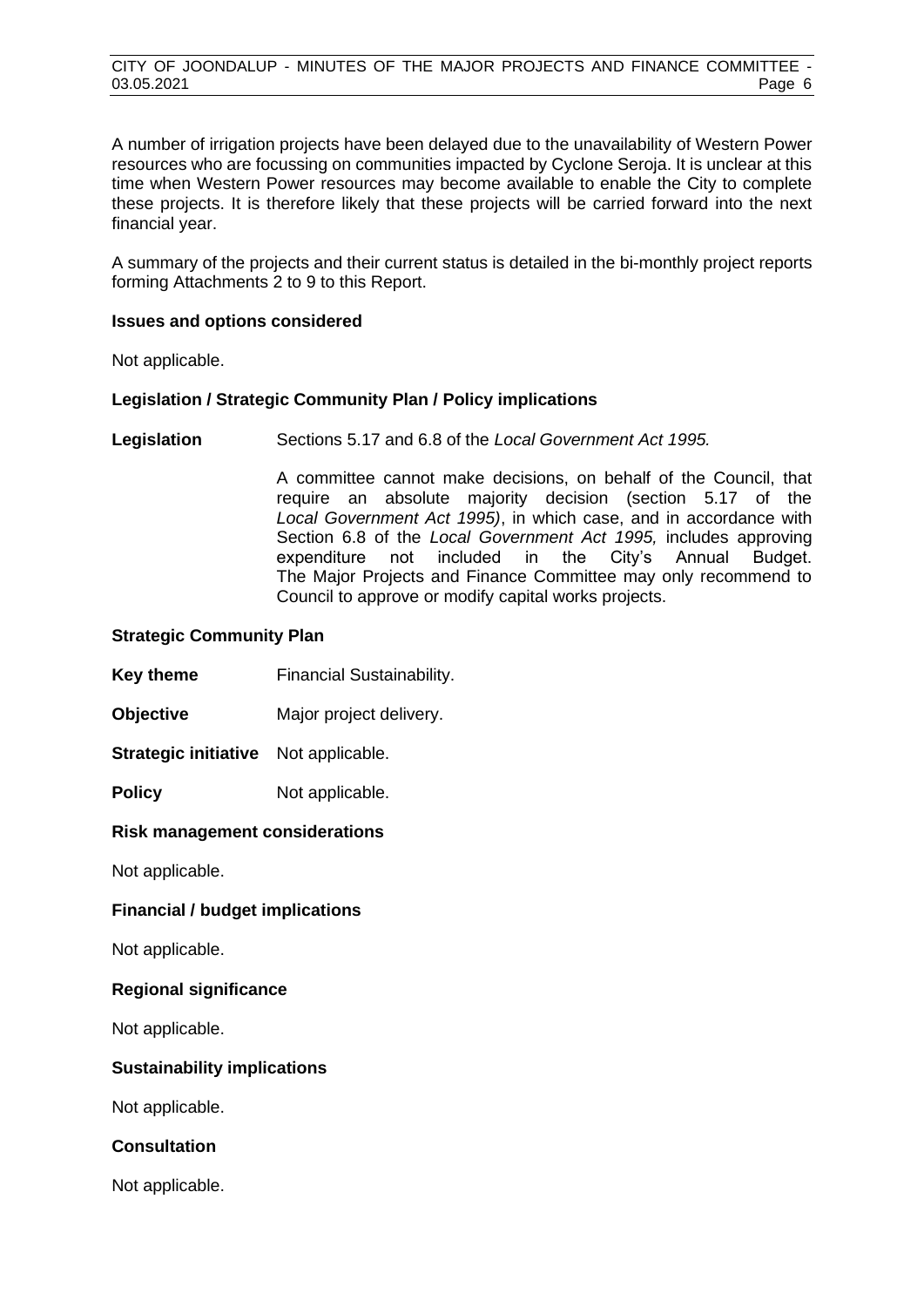CITY OF JOONDALUP - MINUTES OF THE MAJOR PROJECTS AND FINANCE COMMITTEE - 03.05.2021 Page 7

#### **COMMENT**

The attached Capital Works Project Report provides an update on the activities undertaken.

#### **VOTING REQUIREMENTS**

Simple Majority.

**MOVED Cr Jones, SECONDED Cr McLean that the Major Projects and Finance Committee NOTES:**

**1 the report on the Capital Works Projects for 2020-21 as at 31 March 2021 forming Attachment 1 to this Report;**

#### **2 the Bi-monthly Project Status reports forming Attachments 2 to 9 to this Report.**

#### **The Motion was Put and CARRIED (7/0)**

**In favour of the Motion:** Cr Logan, Mayor Jacob, Crs Raftis, Poliwka, McLean, Jones and Thompson.

*Appendix 1 refers*

*[To access this attachment on electronic document, click here: Attach1agnMPFC210503.pdf](http://www.joondalup.wa.gov.au/files/committees/MPFI/2021/Attach1agnMPFC210503.pdf)*